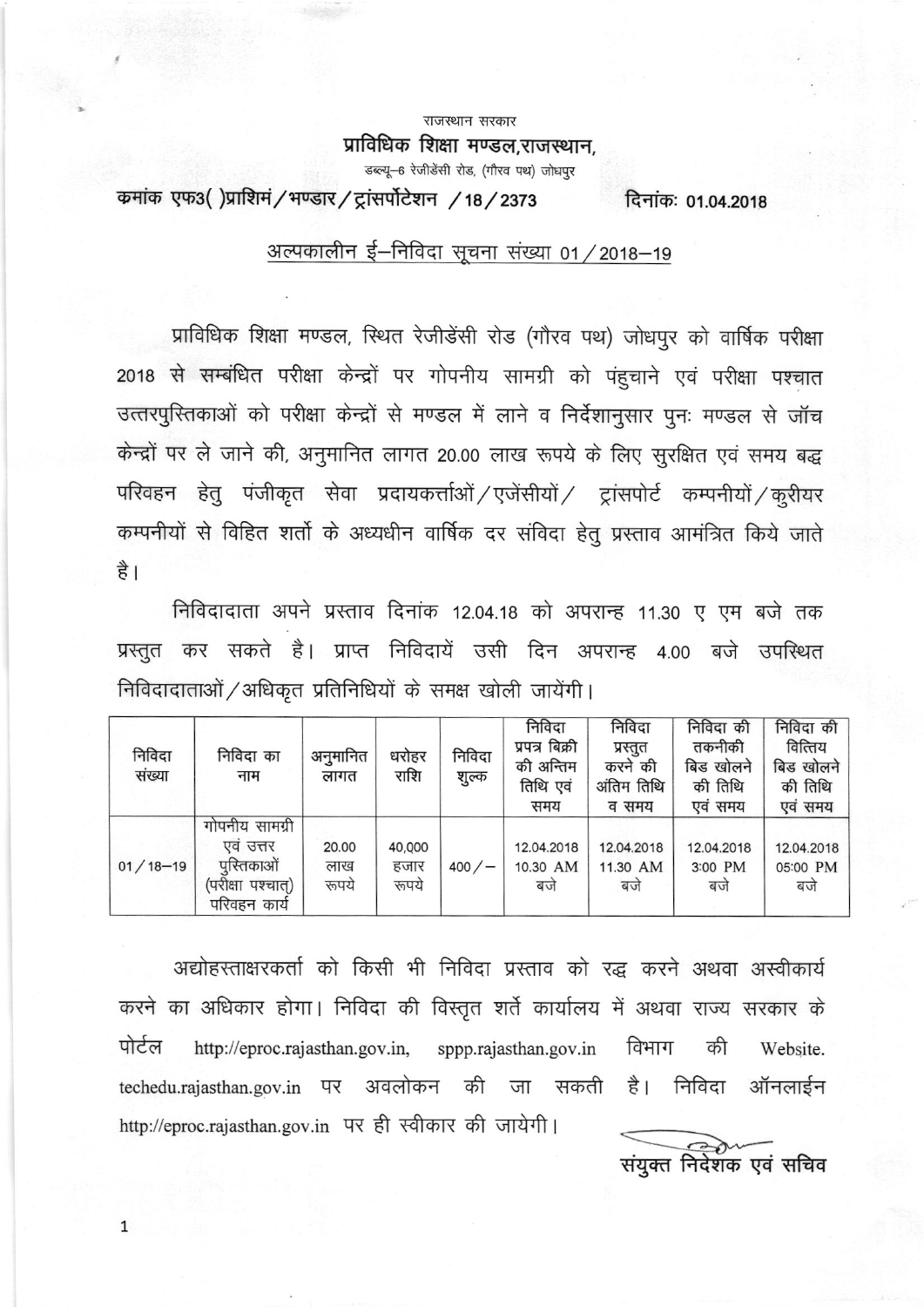#### राजस्थान–सरकार. प्राविधिक शिक्षा मण्डल, राजस्थान, जोधपुर

कमांक एफ3()प्राशिमं / भण्डार / ट्रांसर्पोटेशन / 18 / 2374 दिनांकः 01.04.2018

निदेशक, सूचना एवं जनसम्पर्क निदेशालय, जोधपुर।

> विषय: अल्पकालीन ई-निविदा सूचना संख्या 01/2018-19 संबंधी विज्ञप्ति प्रकाशित करने के संबंध में।

महोदय,

विषयान्तर्गत लेख है कि पत्र के साथ अल्पकालीन ई–निविदा सूचना संख्या 01/2018-19 की 10 प्रतियां एवं सी.डी. संलग्न कर भिजवायी जा रही है। जिसको सामान्य एवं वित्तिय लेखा नियम एवं राजस्थान लोक उपापन में पारदर्शिता कानून के नियमानुसार समाचार पत्रों एवं वेब साईट पर दिनांक 04.04.2018 से पूर्व एक क्षेत्रिय एवं एक राज्य स्तरीय समाचार पत्र में प्रकाशन जिसमें एक का प्रसारण 50,000 प्रतियां या अधिक हो, में प्रकाशित कराने का कष्ट करावें। ताकि निविदा के प्रकाशन की तिथि एवं निविदा खोलने की तिथि में पर्याप्त अवधि का अन्तराल निविदादाताओं को मिल सकें। कृपया प्रकाशनार्थ भेजे जाने वाले पत्र की प्रति इस विभाग को भी पृष्ठांकित करावें।

संलग्न : निविदा की दस प्रतियां एवं एक सी.डी.

भवदीय

(अमिता बापना)<br>संयुक्त निदेशक एवं सचिव, प्राविधिक शिक्षा मण्डल